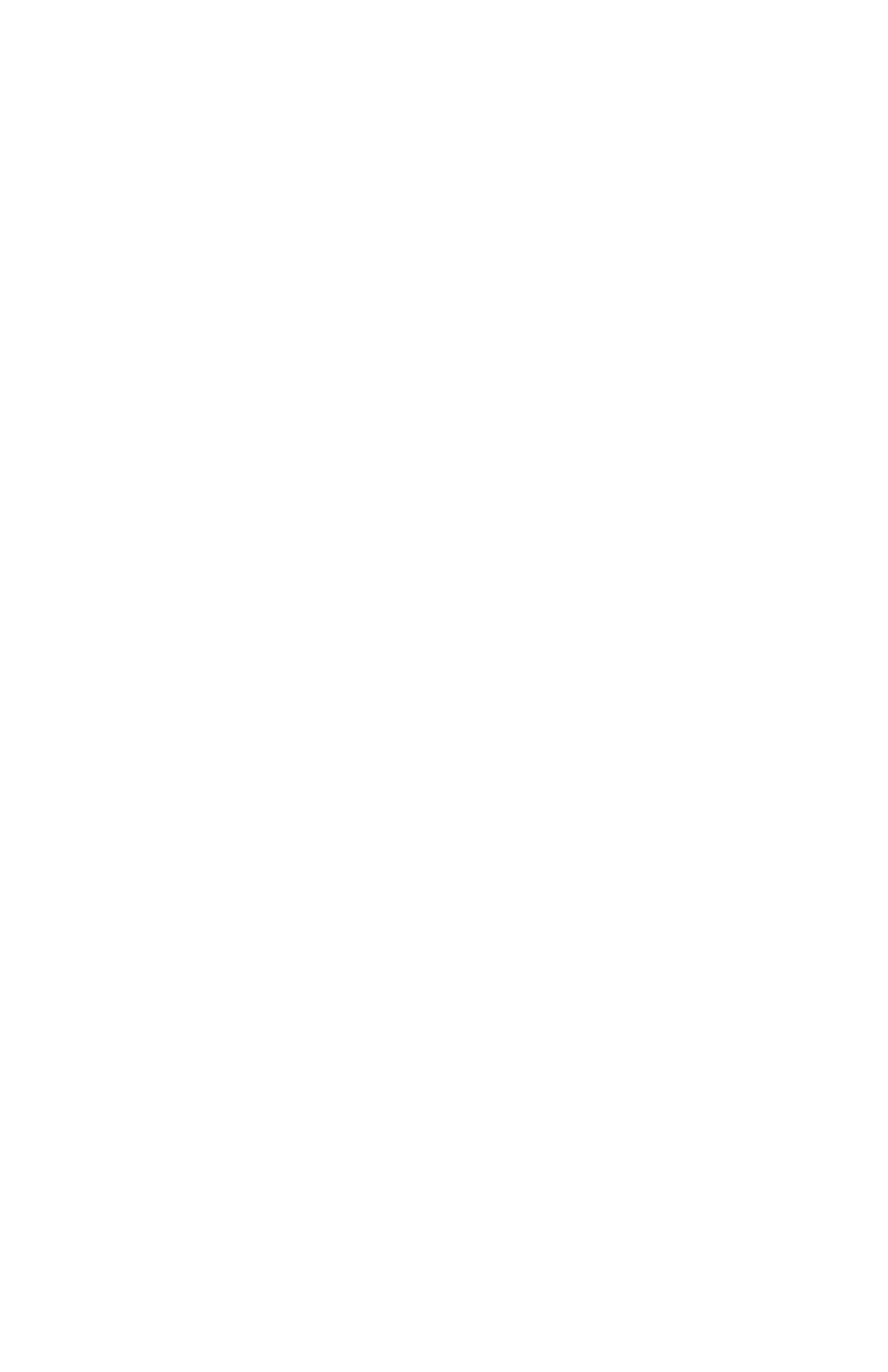### **Fair Housing – Equal Opportunity for All**

America, in every way, represents equality of opportunity for all persons. The rich diversity of its citizens and the spirit of unity that binds us all symbolize the principles of freedom and justice upon which this nation was founded. That is why it is extremely disturbing when new immigrants, minorities, families with children, and persons with disabilities are denied the housing of their choice because of illegal discrimination.

The Department of Housing and Urban Development (HUD) enforces the Fair Housing Act, which prohibits discrimination and the intimidation of people in their homes, apartment buildings, and condominium developments – in nearly all housing transactions, including the rental and sale of housing and the provision of mortgage loans.

Equal access to rental housing and homeownership opportunities is the cornerstone of this nation's federal housing policy. Housing providers who refuse to rent or sell homes to people based on race, color, national origin, religion, sex, familial status, or disability are violating federal law, and HUD will vigorously pursue enforcement actions against them.

Housing discrimination is not only illegal, it contradicts in every way the principles of freedom and opportunity we treasure as Americans. HUD is committed to ensuring that everyone is treated equally when searching for a place to call home.

## **CONTENTS**

| What Happens If I'm Going To Lose My Housing |  |
|----------------------------------------------|--|
|                                              |  |
|                                              |  |
|                                              |  |

**U.S. Department of Housing and Urban Development (HUD) 451 7th Street, S.W., Washington, D.C. 20410-2000**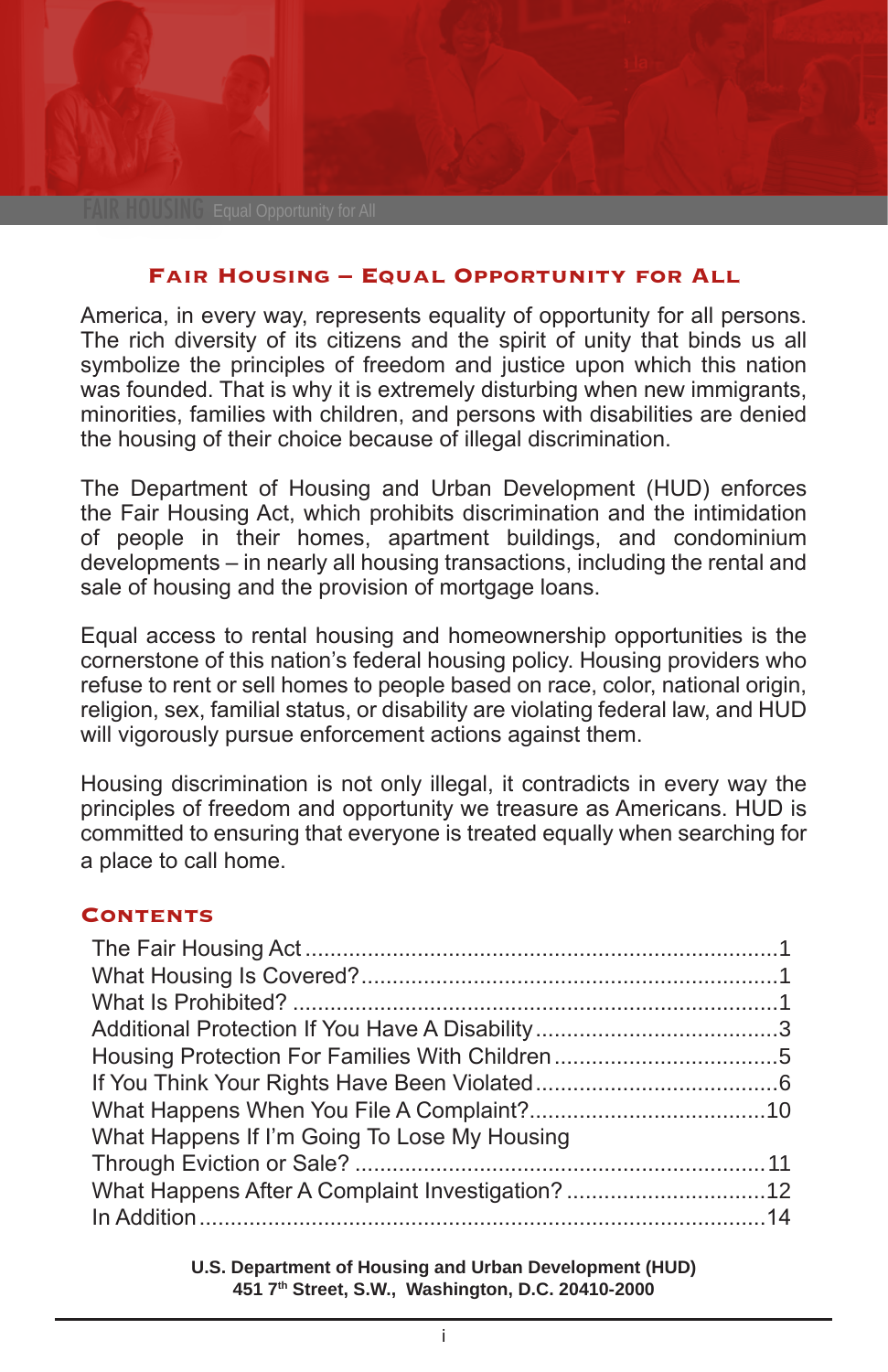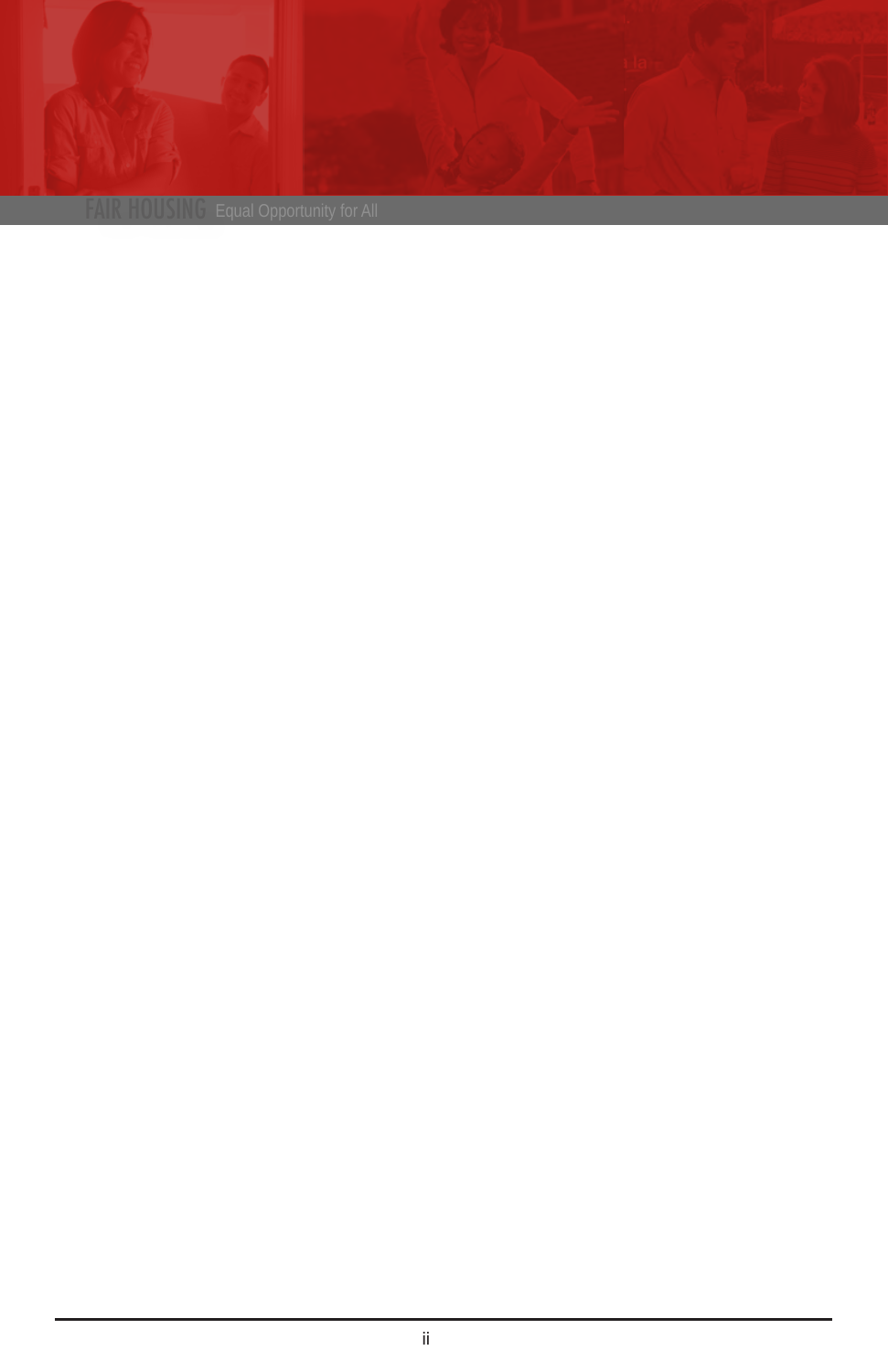

# **The Fair Housing Act**

The Fair Housing Act prohibits discrimination in housing because of:

- Race or color
- **National Origin**
- Religion
- Sex
- Familial status (including children under the age of 18 living with parents or legal custodians; pregnant women and people securing custody of children under 18)
- **Disability**

### **What Housing is Covered?**

The Fair Housing Act covers most housing. In some circumstances, the Act exempts owner-occupied buildings with no more than four units, single-family housing sold or rented without the use of a broker and housing operated by organizations and private clubs that limit occupancy to members.

#### **What is Prohibited?**

- **In the Sale and Rental of Housing:** No one may take any of the following actions based on race, color, religion, sex, disability, familial status, or national origin:
	- Refuse to rent or sell housing
	- Refuse to negotiate for housing
	- Make housing unavailable
	- Otherwise deny a dwelling
	- Set different terms, conditions or privileges for sale or rental of a dwelling
	- Provide different housing services or facilities
	- Falsely deny that housing is available for inspection, sale or rental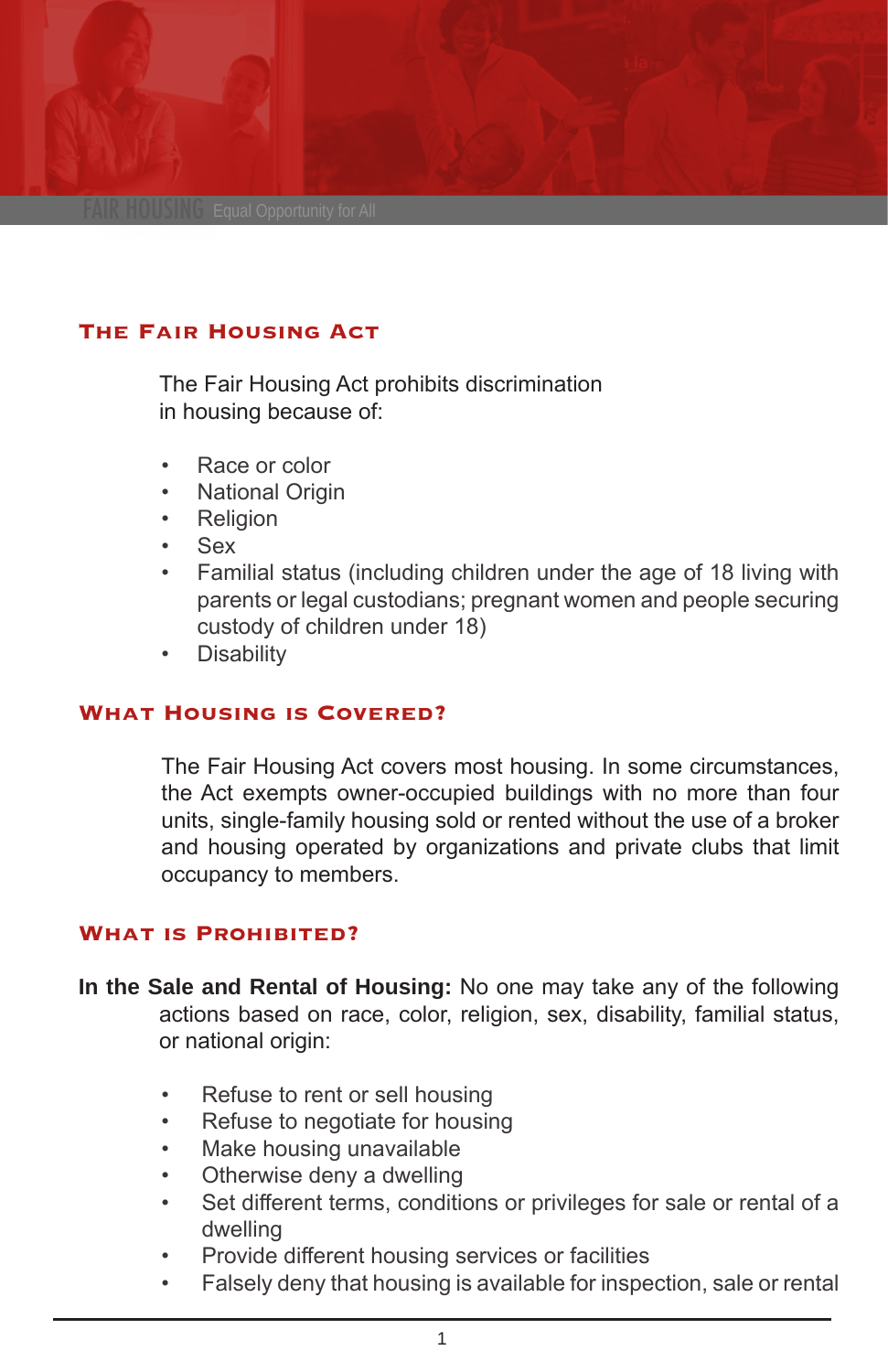

- For profit, persuade, or try to persuade homeowners to sell or rent dwellings by suggesting that people of a particular race, etc. have moved, or are about to move into the neighborhood (blockbusting) or
- Deny any person access to, membership or participation in, any organization, facility or service (such as a multiple listing service) related to the sale or rental of dwellings, or discriminate against any person in the terms or conditions of such access, membership or participation.
- **In Mortgage Lending:** No one may take any of the following actions based on race, color, religion, sex, disability, familial status, or national origin:
	- Refuse to make a mortgage loan
	- Refuse to provide information regarding loans
	- Impose different terms or conditions on a loan, such as different interest rates, points, or fees
	- Discriminate in appraising property
	- Refuse to purchase a loan or
	- Set different terms or conditions for purchasing a loan.
	- In addition, it is a violation of the Fair Housing Act to:
	- Threaten, coerce, intimidate or interfere with anyone exercising a fair housing right or assisting others who exercise the right
	- Make, print, or publish any statement, in connection with the sale or rental of a dwelling, which indicates a preference, limitation, or discrimination based on race, color, religion, sex, disability, familial status, or national origin. This prohibition against discriminatory advertising applies to single-family and owner-occupied housing that is otherwise exempt from the Fair Housing Act
	- Refuse to provide homeowners insurance coverage for a dwelling because of the race, color, religion, sex, disability, familial status, or national origin of the owner and/or occupants of a dwelling
	- Discriminate in the terms or conditions of homeowners insurance coverage because of the race, color, religion, sex, disability, familial status, or national origin of the owner and/or occupants of a dwelling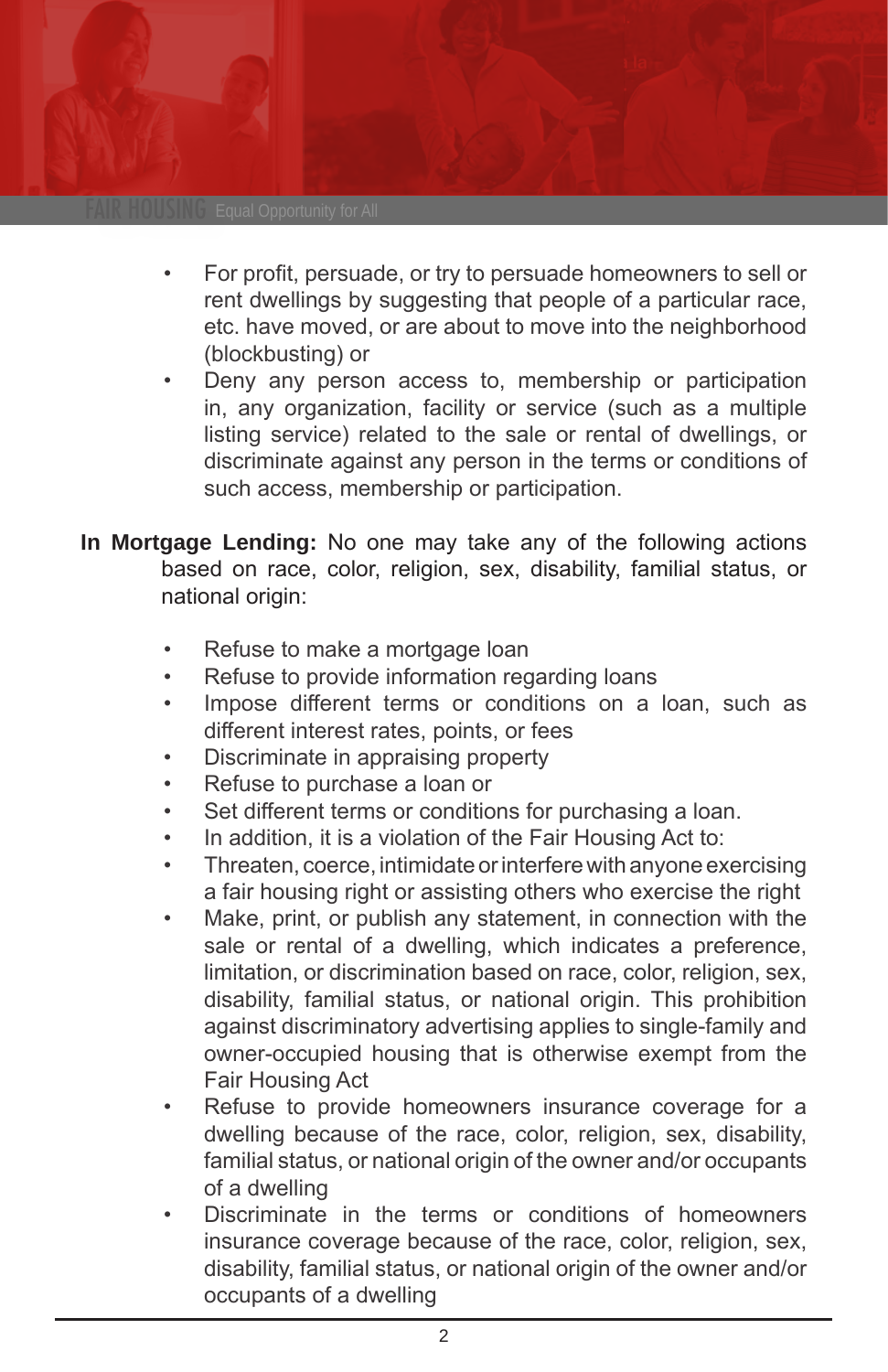

- Refuse to provide available information on the full range of homeowners insurance coverage options available because of the race, etc. of the owner and/or occupants of a dwelling
- Make print or publish any statement, in connection with the provision of homeowners insurance coverage, that indicates a preference, limitation or discrimination based on race, color, religion, sex, disability, familial status or national origin.

### **Additional Protection If You Have a Disability**

If you or someone associated with you:

- Have a physical or mental disability (including hearing, mobility and visual impairments, cancer, chronic mental illness, HIV/ AIDS, or mental retardation) that substantially limits one or more major life activities
- Have a record of such a disability or
- Are regarded as having such a disability, a housing provider may not:
	- Refuse to let you make reasonable modifications to your dwelling or common use areas, at your expense, if it may be necessary for you to fully use the housing. (Where reasonable, a landlord may permit changes only if you agree to restore the property to its original condition when you move.)
	- Refuse to make reasonable accommodations in rules, policies, practices or services if it may be necessary for you to use the housing on an equal basis with nondisabled persons.
- **Example:** A building with a "no pets" policy must allow a visually impaired tenant to keep a guide dog.
- **Example:** An apartment complex that offers tenants ample, unassigned parking must honor a request from a mobility-impaired tenant for a reserved space near her apartment if it may be necessary to assure that she can have access to her apartment.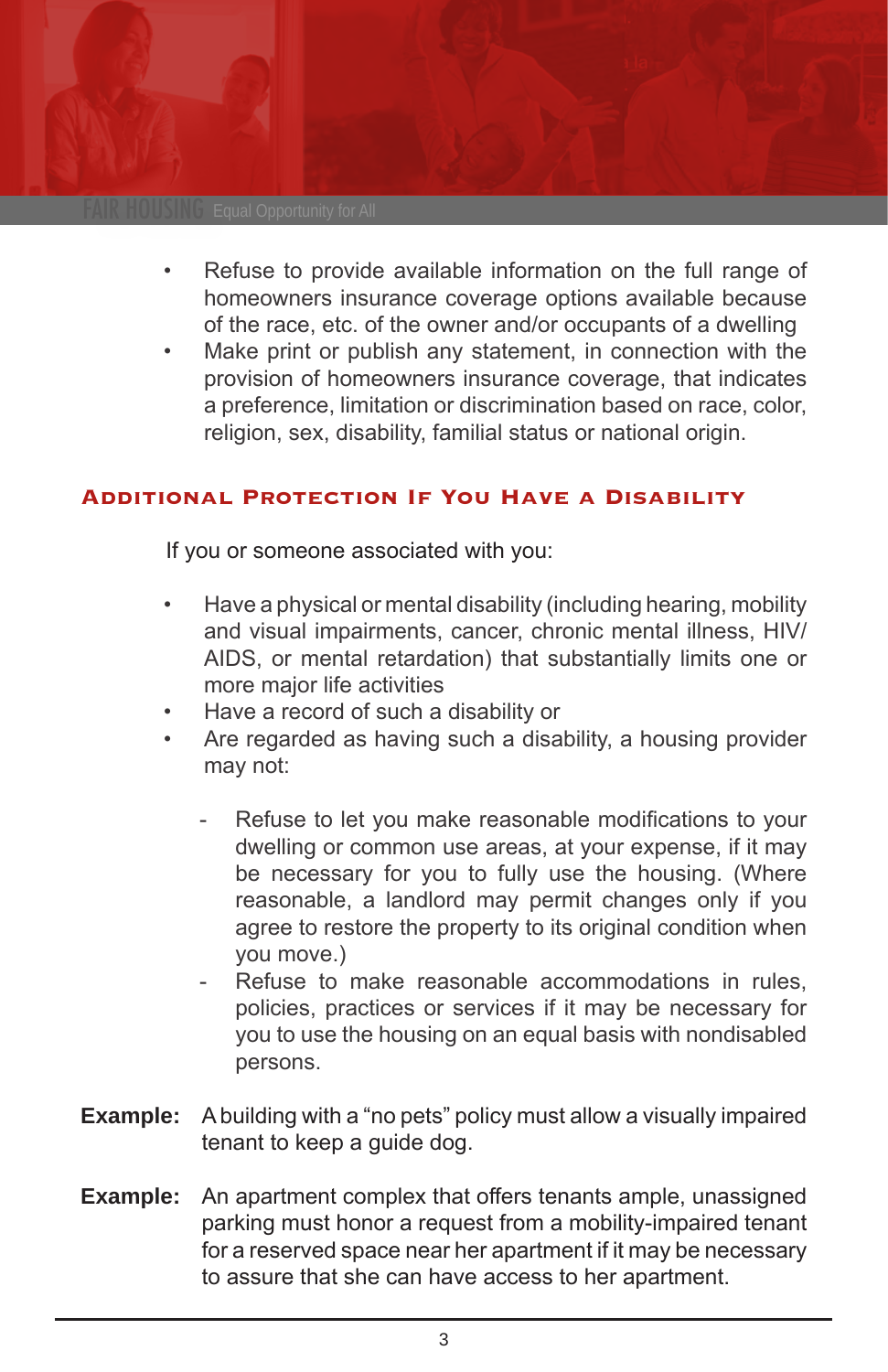

However, the Fair Housing Act does not protect a person who is a direct threat to the health or safety of others or who currently uses illegal drugs.

**Accessibility Requirements for New Multifamily Buildings:** In buildings

with four or more units that were first occupied after March 13, 1991, and that have an elevator:

- Public and common use areas must be accessible to persons with disabilities
- All doors and hallways must be wide enough for wheelchairs
- All units must have:
	- An accessible route into and through the unit
	- Accessible light switches, electrical outlets, thermostats and other environmental controls
	- Reinforced bathroom walls to allow later installation of grab bars and
	- Kitchens and bathrooms that can be used by people in wheelchairs.

If a building with four or more units has no elevator and was first occupied after March 13, 1991, these standards apply to ground floor units only.

These accessibility requirements for new multifamily buildings do not replace more stringent accessibility standards required under State or local law.

#### **Housing Protection for Families with Children**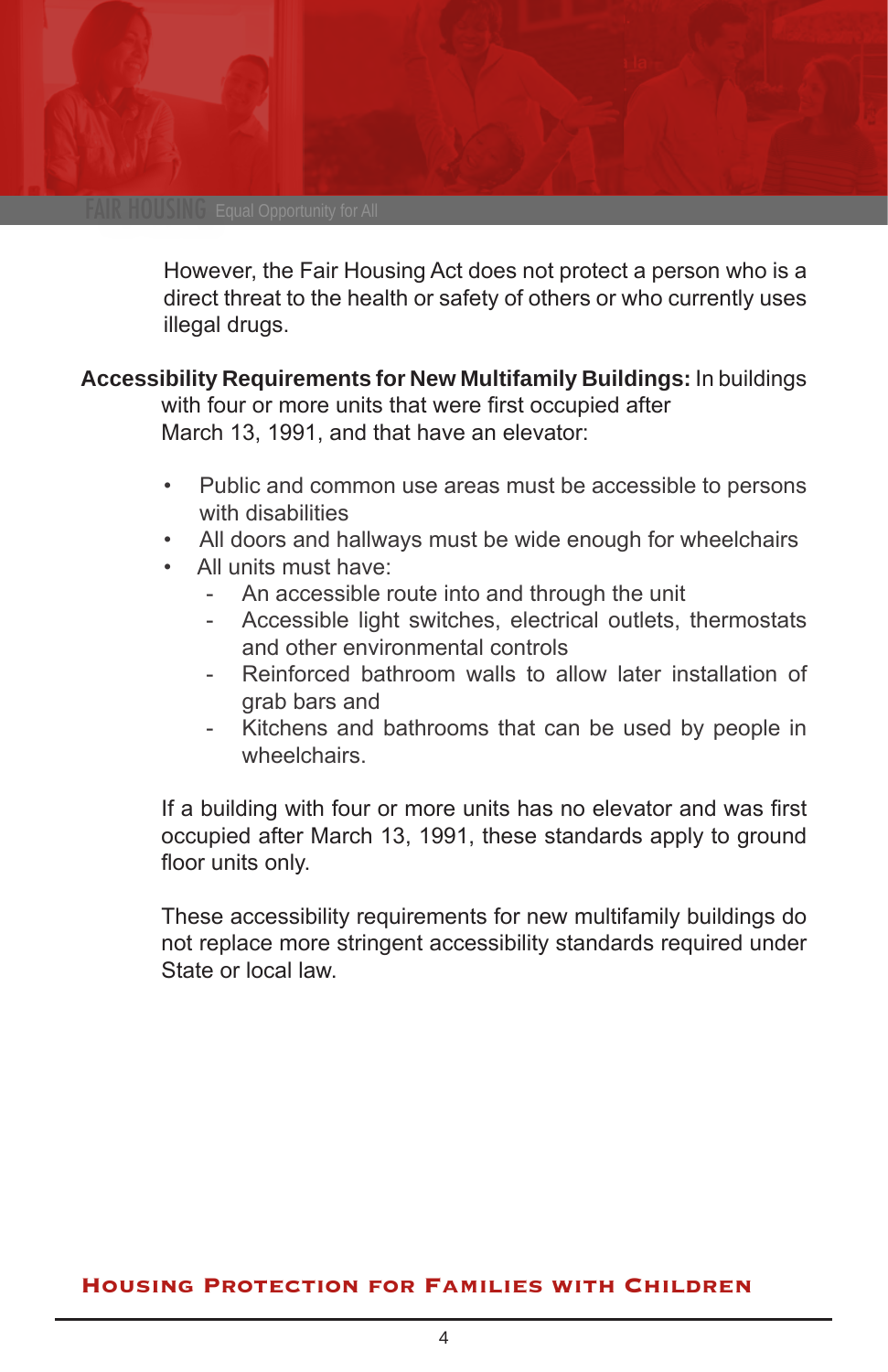

The Fair Housing Act makes it unlawful to discriminate against a person whose household includes one or more children who are under 18 years of age (familial status). Familial status protection covers households in which one or more minor children live with:

- A parent;
- A person who has legal custody (including guardianship) of a minor child or children; or
- The designee of a parent or legal custodian, with the written permission of the parent or legal custodian.

Familial status protection also extends to pregnant women and any person in the process of securing legal custody of a minor child (including adoptive or foster parents).

- **The "Housing for Older Persons" Exemption:** The Fair Housing Act specifically exempts some senior housing facilities and communities from liability for familial status discrimination. Exempt senior housing facilities or communities can lawfully refuse to sell or rent dwellings to families with minor children. In order to qualify for the "housing for older persons" exemption, a facility or community must prove that its housing is:
	- Provided under any State or Federal program that HUD has determined to be specifically designed and operated to assist elderly persons (as defined in the State or Federal program); or
	- Intended for, and solely occupied by persons 62 years of age or older; or
	- Intended and operated for occupancy by persons 55 years of age or older.

**In order to qualify for the "55 or older"** housing exemption, a facility or community must satisfy each of the following requirements:

• at least 80 percent of the units must have at least one occupant who is 55 years of age or older; and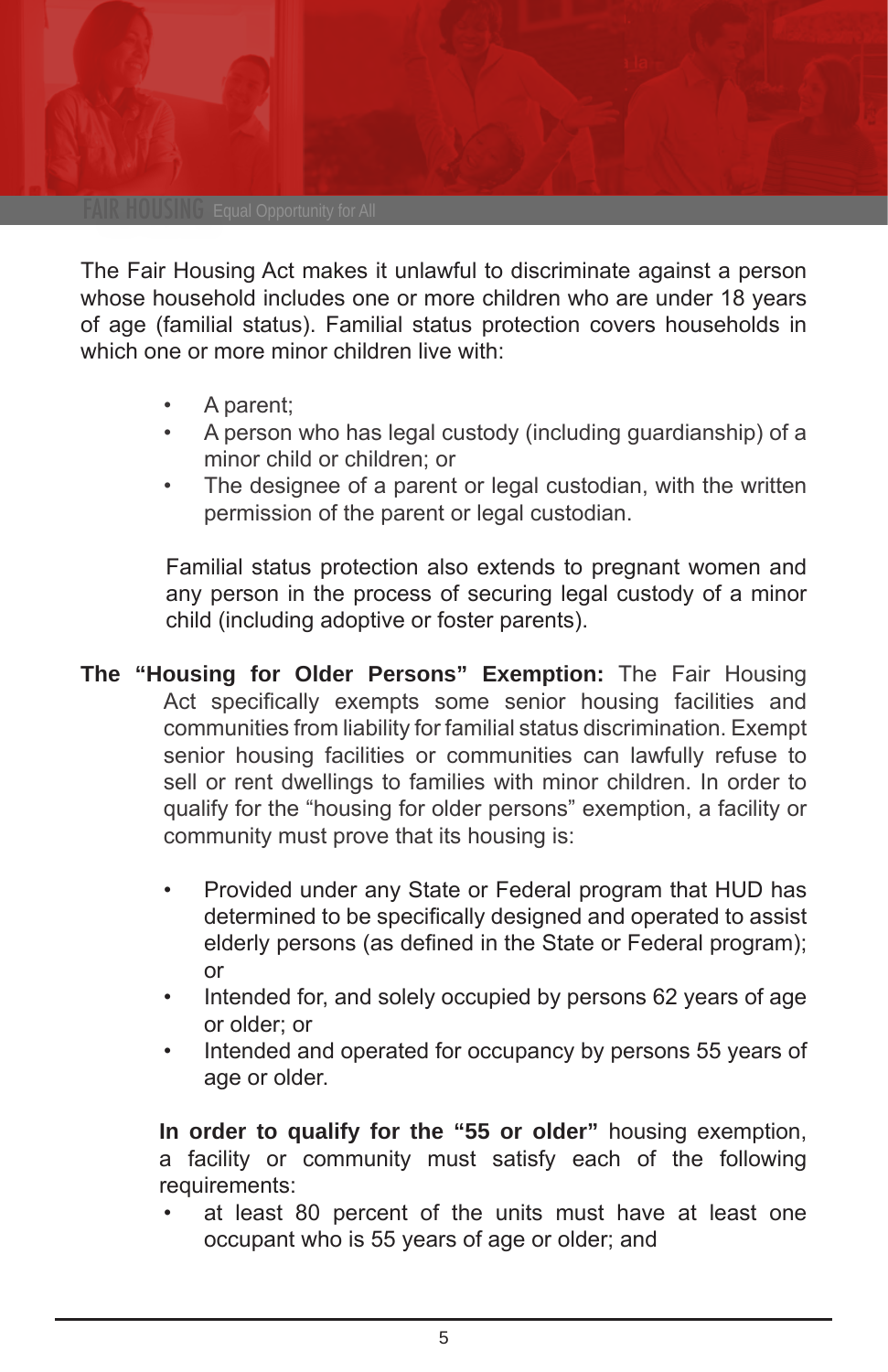

- - the facility or community must publish and adhere to policies and procedures that demonstrate the intent to operate as "55 or older" housing; and
	- the facility or community must comply with HUD's regulatory requirements for age verification of residents.

The "housing for older persons" exemption does not protect senior housing facilities or communities from liability for housing discrimination based on race, color, religion, sex, disability, or national origin.

HUD is ready to help with any problem of housing discrimination. If you think your rights have been violated, you may file a complaint online, write a letter or telephone the HUD office nearest you. You have one year after the alleged discrimination occurred or ended to file a complaint with HUD, but you should file it as soon as possible.

# **If You Think your Rights Have Been Violated**

# **What to Tell HUD:**

- Your name and address
- The name and address of the person your complaint is against (the respondent)
- The address or other identification of the housing involved
- A short description of the alleged violation (the event that caused you to believe your rights were violated)
- The date(s) of the alleged violation.

**Where to Write or Call:** File a complaint online, send a letter to the HUD office nearest you, or if you wish, you may call that office directly. Persons who are deaf or hard of hearing and use a TTY, may call those offices through the toll-free Federal Information Relay Service at 1-800-877-8339.

*For Connecticut, Maine, Massachusetts, New Hampshire, Rhode Island and Vermont:*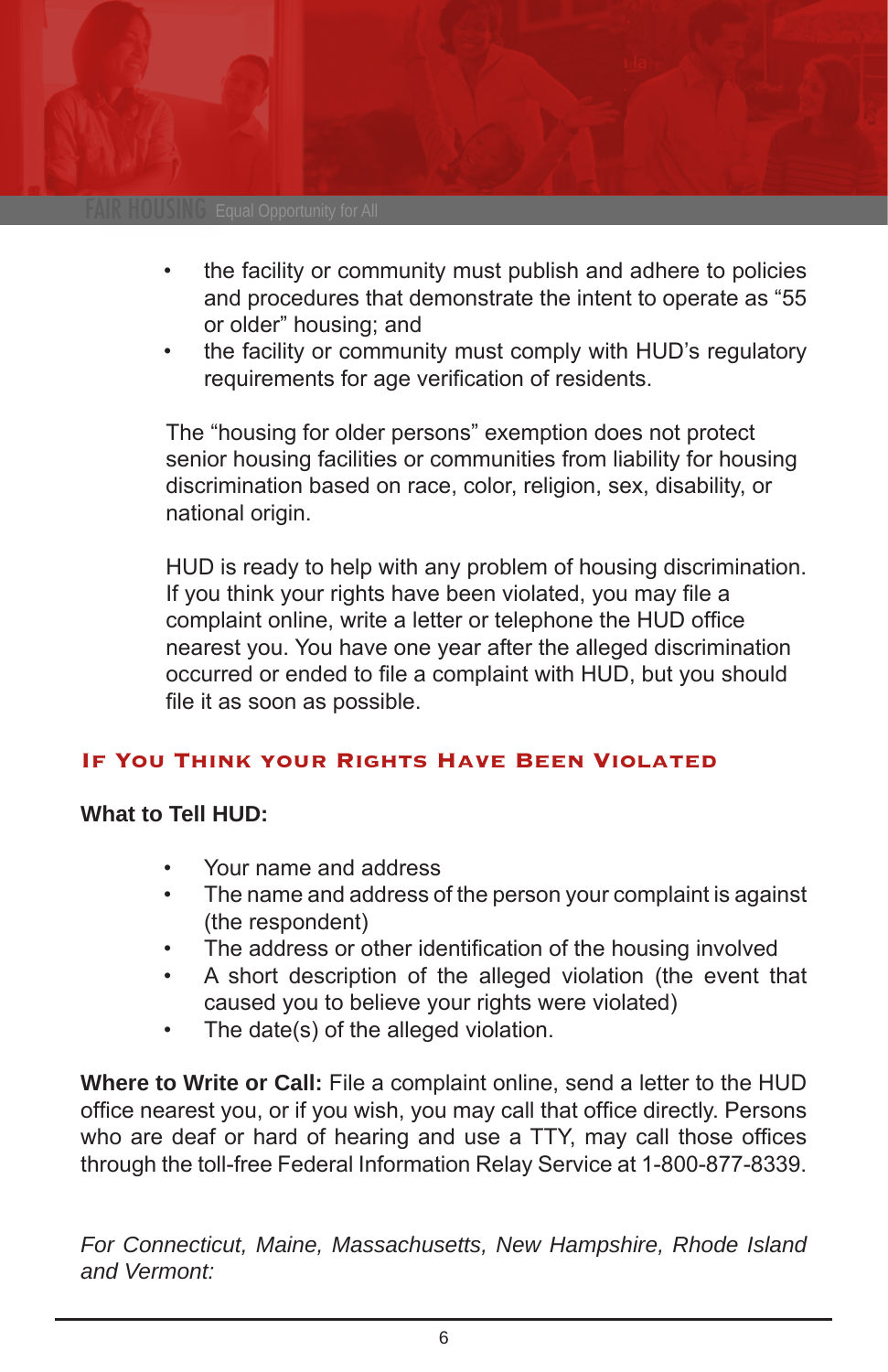

# **BOSTON REGIONAL OFFICE**

(Complaints\_office\_01@hud.gov) U.S. Department of Housing and Urban Development Thomas P. O'Neill Jr. Federal Building 10 Causeway Street, Room 321 Boston, MA 02222-1092 Telephone (617) 994-8300 or 1-800-827-5005 Fax (617) 565-7313 \* TTY (617) 565-5453

*For New Jersey, New York, Puerto Rico and the U.S. Virgin Islands:* **NEW YORK REGIONAL OFFICE** *(Complaints\_office\_02@hud.gov) U.S. Department of Housing and Urban Development 26 Federal Plaza, Room 3532 New York, NY 10278-0068 Telephone (212) 542-7519 or 1-800-496-4294 Fax (212) 264-9829 \* TTY (212) 264-0927*

*For Delaware, District of Columbia, Maryland, Pennsylvania, Virginia and West Virginia:* **PHILADELPHIA REGIONAL OFFICE** (Complaints\_office\_03@hud.gov) U.S. Department of Housing and Urban Development The Wanamaker Building

100 Penn Square East Philadelphia, PA 19107-9344 Telephone (215) 861-7646 or 1-888-799-2085 Fax (215) 656-3449 \* TTY (215) 656-3450

*For Alabama, Florida, Georgia, Kentucky, Mississippi, North Carolina, South Carolina, and Tennessee:*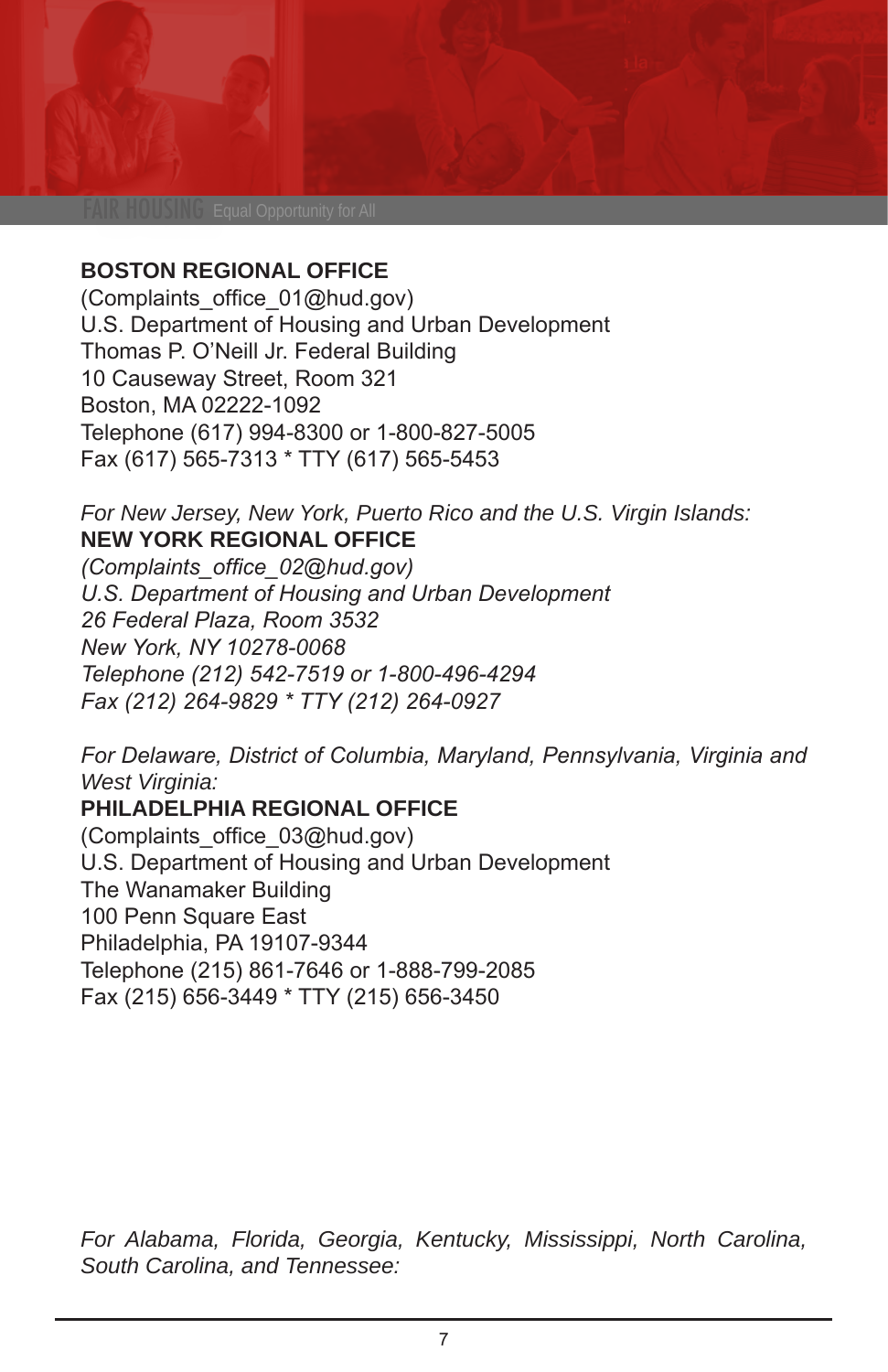

# **ATLANTA REGIONAL OFFICE**

(Complaints\_office\_04@hud.gov) U.S. Department of Housing and Urban Development Five Points Plaza 40 Marietta Street, 16th Floor Atlanta, GA 30303-2808 Telephone (404) 331-5140 or 1-800-440-8091 x2493 Fax (404) 331-1021 \* TTY (404) 730-2654

*For Illinois, Indiana, Michigan, Minnesota, Ohio and Wisconsin:* **CHICAGO REGIONAL OFFICE**

(Complaints\_office\_05@hud.gov) U.S. Department of Housing and Urban Development Ralph H. Metcalfe Federal Building 77 West Jackson Boulevard, Room 2101 Chicago, IL 60604-3507 Telephone 1-800-765-9372 Fax (312) 886-2837 \* TTY (312) 353-7143

*For Arkansas, Louisiana, New Mexico, Oklahoma and Texas:* **FORT WORTH REGIONAL OFFICE** *(Complaints\_office\_06@hud.gov)* U.S. Department of Housing and Urban Development 801 Cherry Street Suite 2500, Unit #45 Fort Worth, TX 76102-6803 Telephone (817) 978-5900 or 1-888-560-8913 Fax (817) 978-5876/5851 \* TTY (817) 978-5595

*For Iowa, Kansas, Missouri and Nebraska:* **KANSAS CITY REGIONAL OFFICE**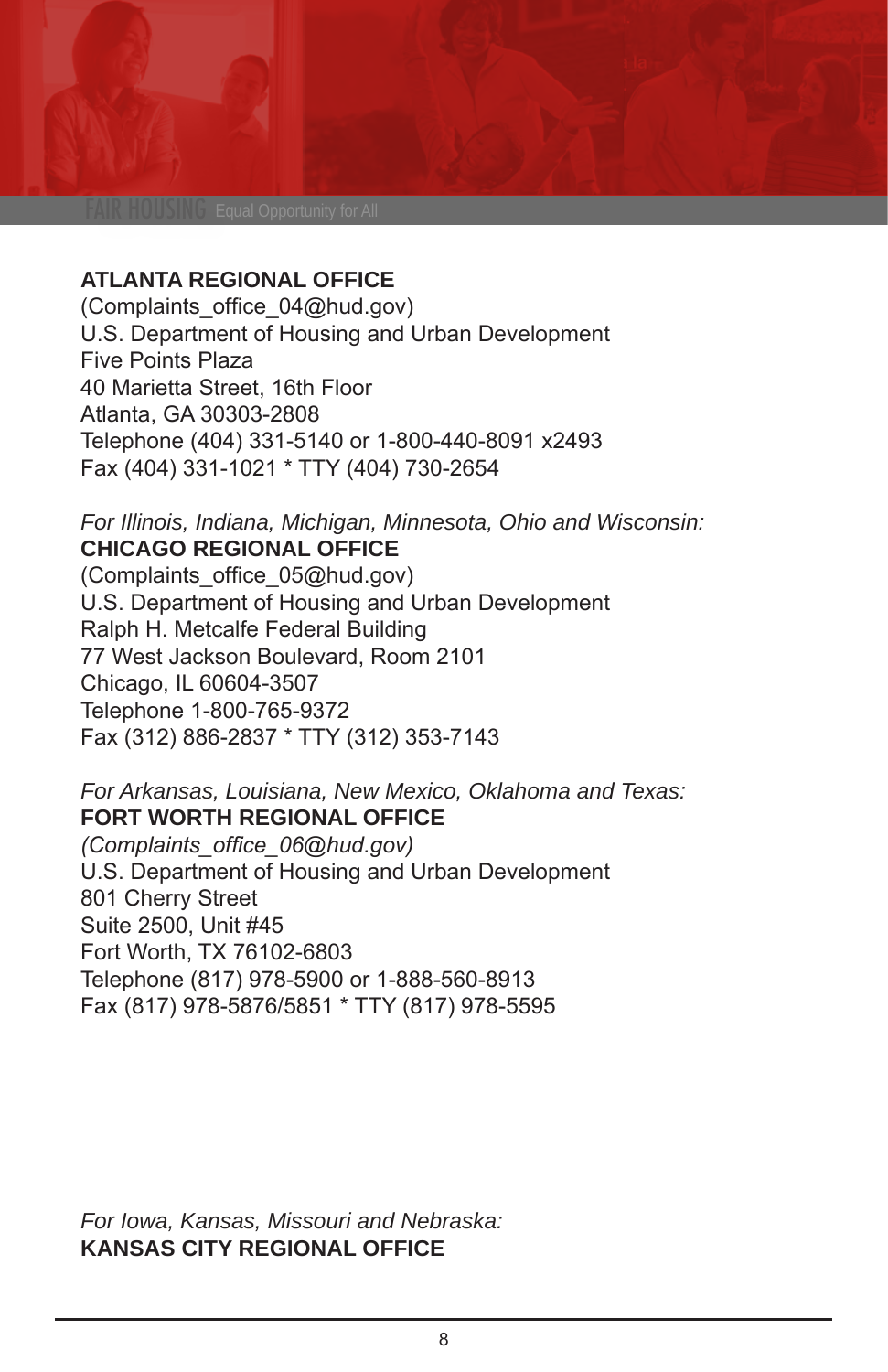

*(Complaints\_office\_07@hud.gov) U.S. Department of Housing and Urban Development Gateway Tower II 400 State Avenue, Room 200, 4th Floor Kansas City, KS 66101-2406 Telephone (913) 551-6958 or 1-800-743-5323 Fax (913) 551-6856 \* TTY (913) 551-6972*

*For Colorado, Montana, North Dakota, South Dakota, Utah and Wyoming:* **DENVER REGIONAL OFFICE** *(Complaints\_office\_08@hud.gov)*

U.S. Department of Housing and Urban Development 1670 Broadway Denver, CO 80202-4801 Telephone (303) 672-5437 or 1-800-877-7353 Fax (303) 672-5026 \* TTY (303) 672-5248

*For Arizona, California, Hawaii and Nevada:* **SAN FRANCISCO REGIONAL OFFICE**

(Complaints\_office\_09@hud.gov) U.S. Department of Housing and Urban Development 600 Harrison Street, Third Floor San Francisco, CA 94107-1387 Telephone 1-800-347-3739 Fax (415) 489-6558 \* TTY (415) 489-6564

*For Alaska, Idaho, Oregon and Washington:* **SEATTLE REGIONAL OFFICE** *(Complaints\_office\_10@hud.gov)* U.S. Department of Housing and Urban Development Seattle Federal Office Building 909 First Avenue, Room 205 Seattle, WA 98104-1000 Telephone (206) 220-5170 or 1-800-877-0246 Fax (206) 220-5447 \* TTY (206) 220-5185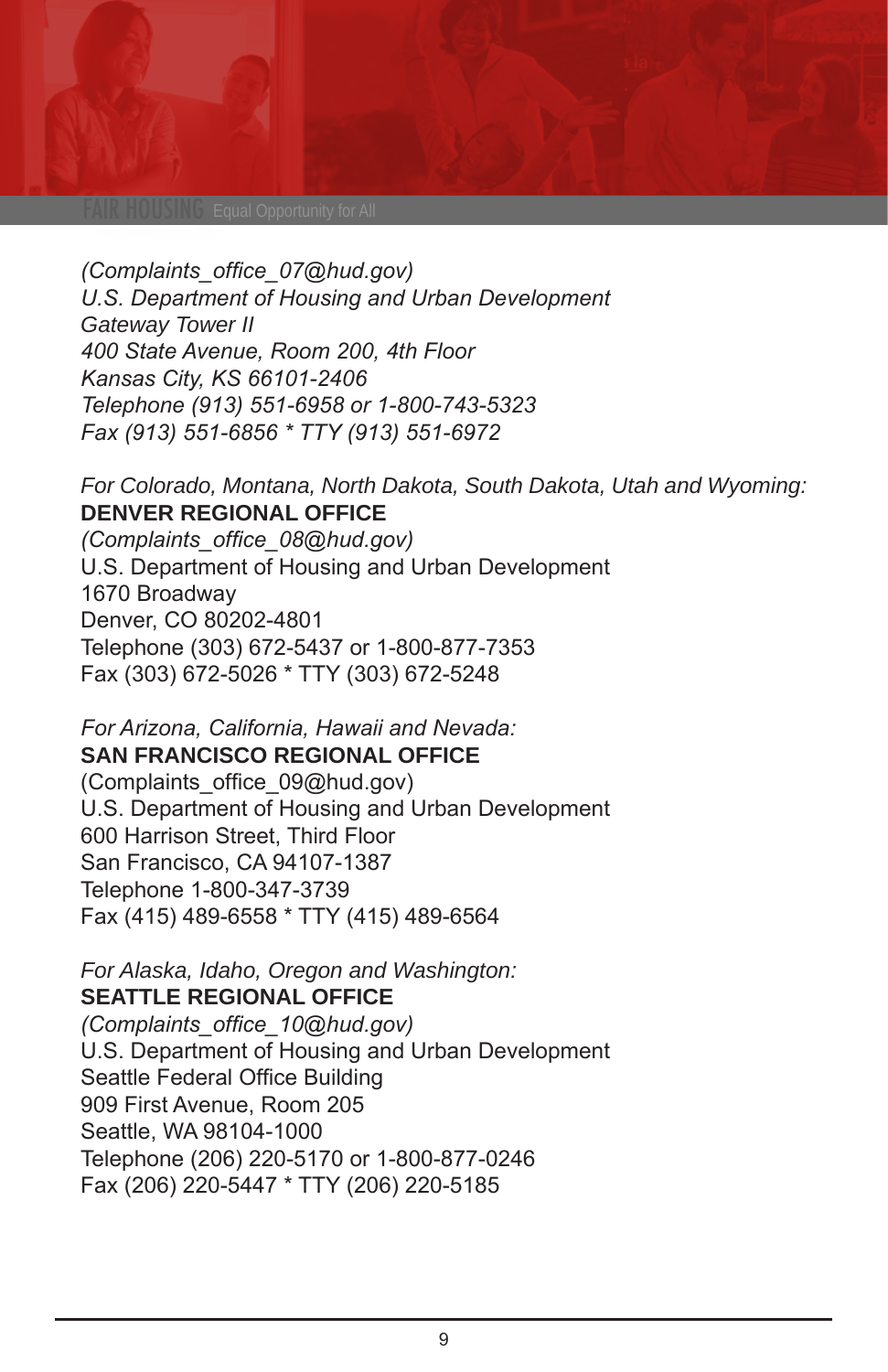

If after contacting the local office nearest you, you still have questions – you may contact HUD further at:

U.S. Department of Housing and Urban Development Office of Fair Housing and Equal Opportunity 451 7th Street, S.W., Room 5204 Washington, DC 20410-2000 Telephone 1-800-669-9777 Fax (202) 708-1425 \* TTY 1-800-927-9275 www.hud.gov/fairhousing

# **If You Are Disabled:** HUD also provides:

- A TTY phone for the deaf/hard of hearing users (see above list for the nearest HUD office)
- Interpreters, Tapes and Braille materials
- Assistance in reading and completing forms

# **What Happens When You File A Complaint?**

HUD will notify you in writing when your complaint is accepted for filing under the Fair Housing Act. HUD also will:

- Notify the alleged violator (respondent) of the filing of your complaint, and allow the respondent time to submit a written answer to the complaint.
- Investigate your complaint, and determine whether or not there is reasonable cause to believe that the respondent violated the Fair Housing Act.
- Notify you and the respondent if HUD cannot complete its investigation within 100 days of filing your complaint, and provide reason for the delay.
- **Fair Housing Act Conciliation:** During the complaint investigation, HUD is required to offer you and the respondent the opportunity to voluntarily resolve your complaint with a Conciliation Agreement.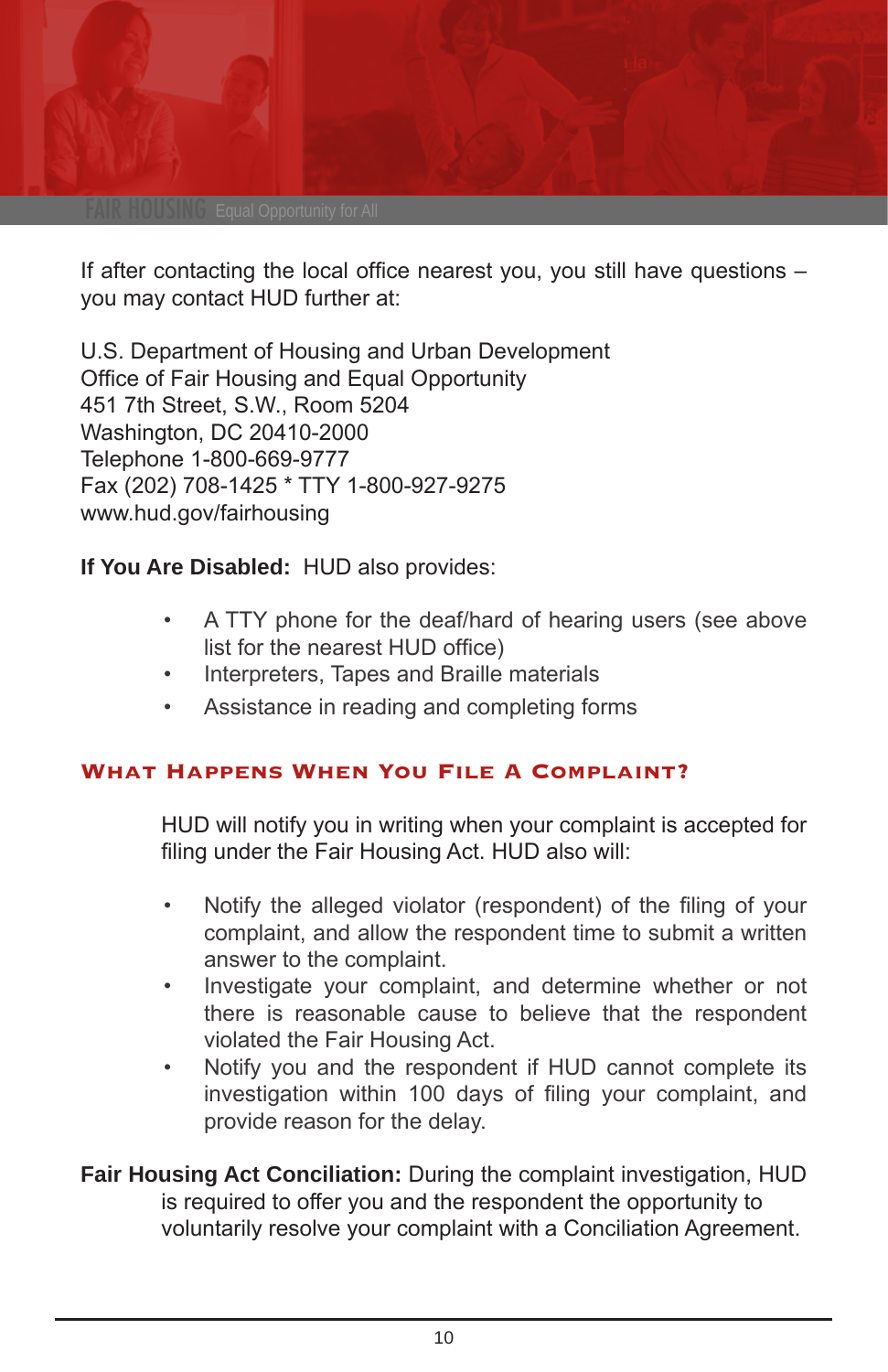A Conciliation Agreement provides individual relief to you, and protects the public interest by deterring future discrimination by the respondent. Once you and the respondent sign a Conciliation Agreement, and HUD approves the Agreement, HUD will cease investigating your complaint. If you believe that the respondent has violated breached your Conciliation Agreement, you should promptly notify the HUD Office that investigated your complaint. If HUD determines that there is reasonable cause to believe that the respondent violated the Agreement, HUD will ask the U.S. Department of Justice to file suit against the respondent in Federal District Court to enforce the terms of the Agreement.

**Complaint Referrals to State or Local Public Fair Housing Agencies:**

If HUD has certified that your State or local public fair housing agency enforces a civil rights law or ordinance that provides rights, remedies and protections that are "substantially equivalent" to the Fair Housing Act, HUD must promptly refer your complaint to that agency for investigation, and must promptly notify you of the referral. The State or local agency will investigate your complaint under the "substantially equivalent" State or local civil rights law or ordinance. The State or local public fair housing agency must start investigating your complaint within 30 days of HUD's referral, or HUD may retrieve ("reactivate") the complaint for investigation under the Fair Housing Act.

# **What Happens If I'm Going to Lose My Housing Through Eviction or Sale?**

If you need immediate help to stop or prevent a severe problem caused by a Fair Housing Act violation, HUD may be able to assist you as soon as you file a complaint. HUD may authorize the U.S. Department of Justice to file a Motion in Federal District Court for a Temporary Restraining Order (TRO) against the respondent, followed by a Preliminary Injunction pending the outcome of HUD's investigation. A Federal Judge may grant a TRO or a Preliminary Injunction against a respondent in cases where: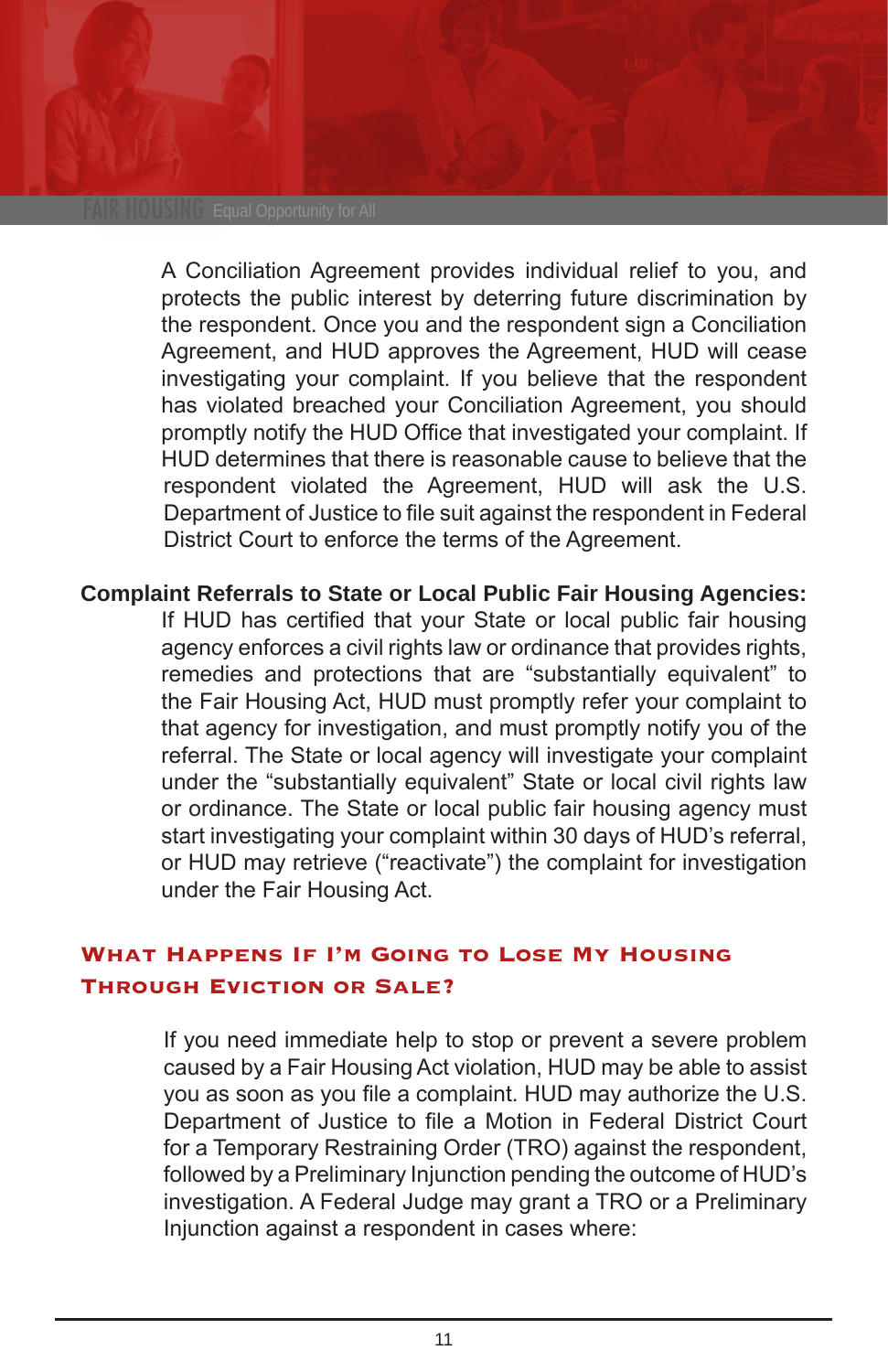

- Irreparable (irreversible) harm or injury to housing rights is likely to occur without HUD's intervention; and
	- There is substantial evidence that the respondent has violated the Fair Housing Act.
- **Example:** An owner agrees to sell a house, but, after discovering that the buyers are black, pulls the house off the market, then promptly lists it for sale again. The buyers file a discrimination complaint with HUD. HUD may authorize the U.S. Department of Justice to seek an injunction in Federal District Court to prevent the owner from selling the house to anyone else until HUD investigates the complaint.

# **What Happens After A Complaint Investigation?**

- **Determination of Reasonable Cause, Charge of Discrimination, and Election:** When your complaint investigation is complete, HUD will prepare a Final Investigative Report summarizing the evidence gathered during the investigation. If HUD determines that there is reasonable cause to believe that the respondent(s) discriminated against you, HUD will issue a Determination of Reasonable Cause and a Charge of Discrimination against the respondent(s). You and the respondent(s) have twenty (20) days after receiving notice of the Charge to decide whether to have your case heard by a HUD Administrative Law Judge (ALJ) or to have a civil trial in Federal District Court.
- **HUD Administrative Law Judge Hearing:** If neither you nor the respondent elects to have a Federal civil trial before the 20-day Election Period expires, HUD will promptly schedule a Hearing for your case before a HUD ALJ. The ALJ Hearing will be conducted in the locality where the discrimination allegedly occurred. During the ALJ Hearing, you and the respondent(s) have the right to appear in person, to be represented by legal counsel, to present evidence, to cross-examine witnesses and to request subpoenas in aid of discovery of evidence. HUD attorneys will represent you during the ALJ Hearing at no cost to you; however, you may also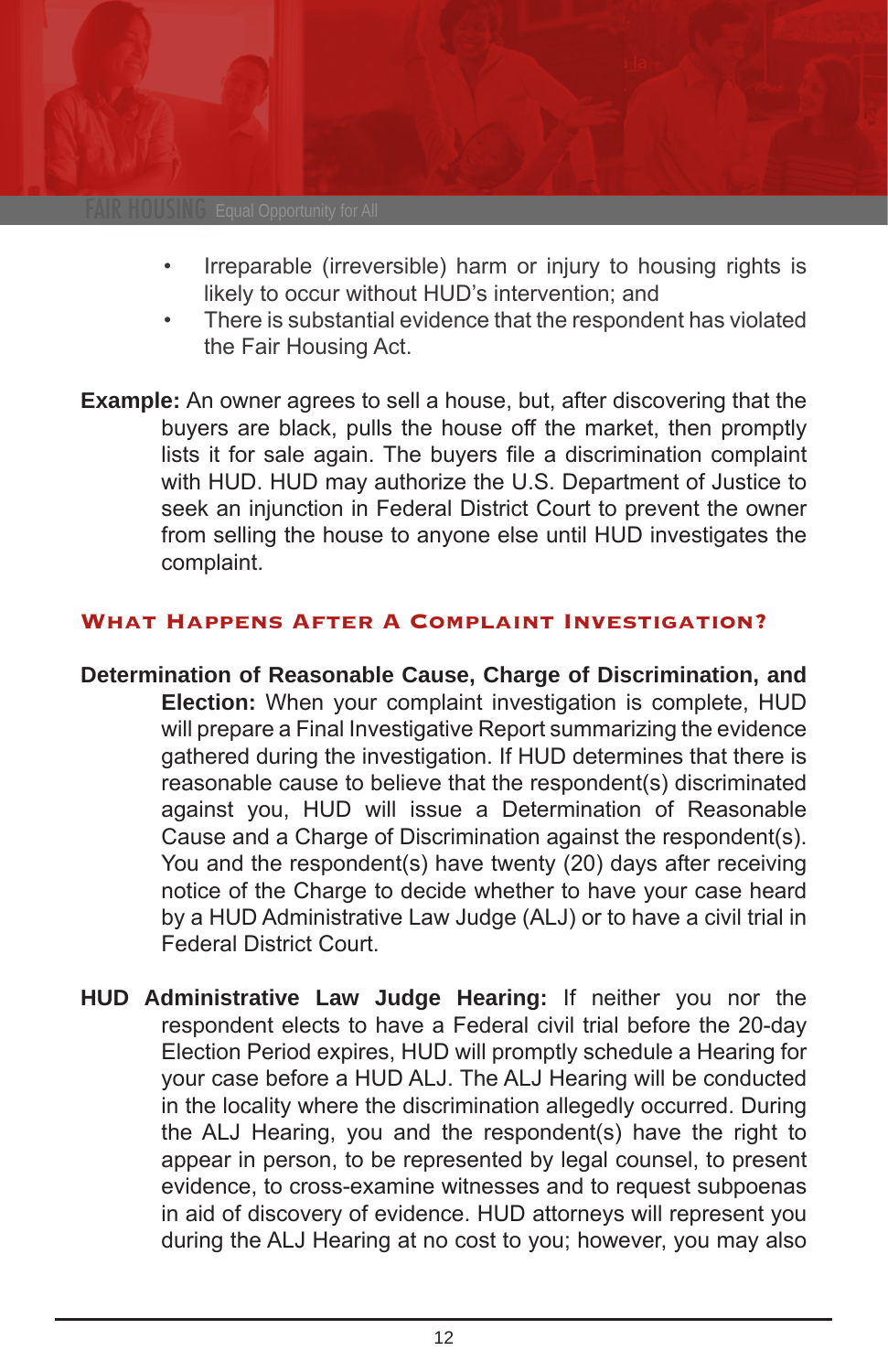

choose to intervene in the case and retain your own attorney. At the conclusion of the Hearing, the HUD ALJ will issue a Decision based on findings of fact and conclusions of law. If the HUD ALJ concludes that the respondent(s) violated the Fair Housing Act, the respondent(s) can be ordered to:

- Compensate you for actual damages, including out-of-pocket expenses and emotional distress damages
- Provide permanent injunctive relief.
- Provide appropriate equitable relief (for example, make the housing available to you).
- Pay your reasonable attorney's fees.
- Pay a civil penalty to HUD to vindicate the public interest. The maximum civil penalties are: \$16,000, for a first violation of the Act; \$37,500 if a previous violation has occurred within the preceding five-year period; and \$65,000 if two or more previous violations have occurred within the preceding seven-year period.
- **Civil Trial in Federal District Court:** If either you or the respondent elects to have a Federal civil trial for your complaint, HUD must refer your case to the U.S. Department of Justice for enforcement. The U.S. Department of Justice will file a civil lawsuit on your behalf in the U.S. District Court in the district in which the discrimination allegedly occurred. You also may choose to intervene in the case and retain your own attorney. Either you or the respondent may request a jury trial, and you each have the right to appear in person, to be represented by legal counsel, to present evidence, to cross-examine witnesses, and to request subpoenas in aid of discovery of evidence. If the Federal Court decides in your favor, a Judge or jury may order the respondent(s) to:
	- Compensate you for actual damages, including out-of-pocket expenses and emotional distress damages
	- Provide permanent injunctive relief.
	- Provide appropriate equitable relief (for example, make the housing available to you).
	- Pay your reasonable attorney's fees.
	- Pay punitive damages to you.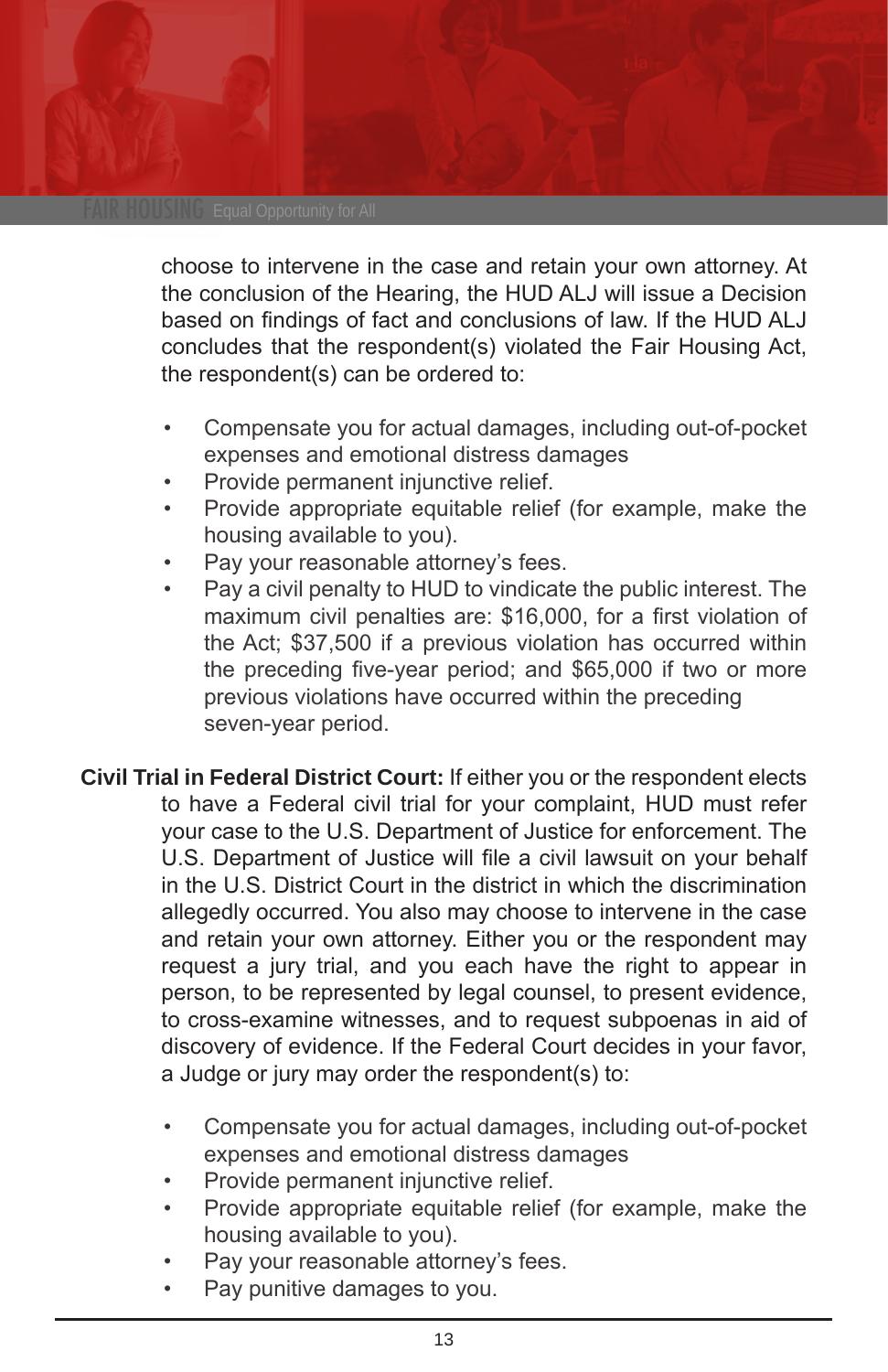- **Determination of No Reasonable Cause and Dismissal:** If HUD finds that there is no reasonable cause to believe that the respondent(s) violated the Act, HUD will dismiss your complaint with a Determination of No Reasonable Cause. HUD will notify you and the respondent(s) of the dismissal by mail, and you may request a copy of the Final Investigative Report.
- **Reconsiderations of No Reasonable Cause Determinations:** The Fair Housing Act provides no formal appeal process for complaints dismissed by HUD. However, if your complaint is dismissed with a Determination of No Reasonable Cause, you may submit a written request for a reconsideration review to: Director, FHEO Office of Enforcement, U.S. Department of Housing and Urban Development, 451 7th Street, SW, Room 5206, Washington, DC 20410-2000.

### **In Addition**

**You May File a Private Lawsuit:** You may file a private civil lawsuit without first filing a complaint with HUD. You must file your lawsuit within two (2) years of the most recent date of alleged discriminatory action.

> If you do file a complaint with HUD and even if HUD dismisses your complaint, the Fair Housing Act gives you the right to file a private civil lawsuit against the respondent(s) in Federal District Court. The time during which HUD was processing your complaint is not counted in the 2-year filing period. You must file your lawsuit at your own expense; however, if you cannot afford an attorney, the Court may appoint one for you.

> Even if HUD is still processing your complaint, you may file a private civil lawsuit against the respondent, unless (1) you have already signed a HUD Conciliation Agreement to resolve your HUD complaint; or (2) a HUD Administrative Law Judge has commenced an Administrative Hearing for your complaint.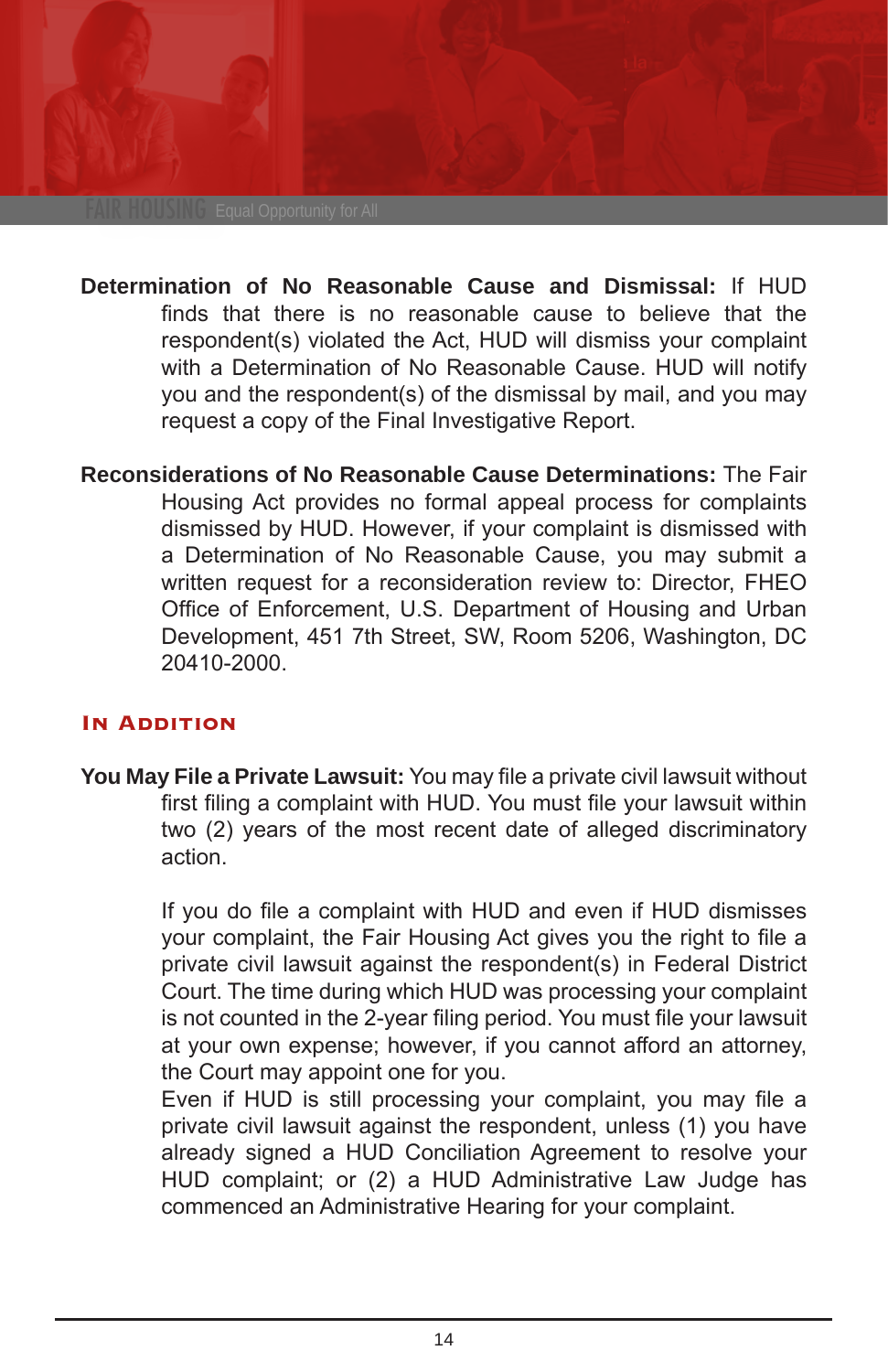

# **Other Tools to Combat Housing Discrimination:**

- If there is noncompliance with the order of an Administrative Law Judge, HUD may seek temporary relief, enforcement of the order or a restraining order in a United States Court of Appeals.
- The Attorney General may file a suit in Federal District Court if there is reasonable cause to believe a pattern or practice of housing discrimination is occurring.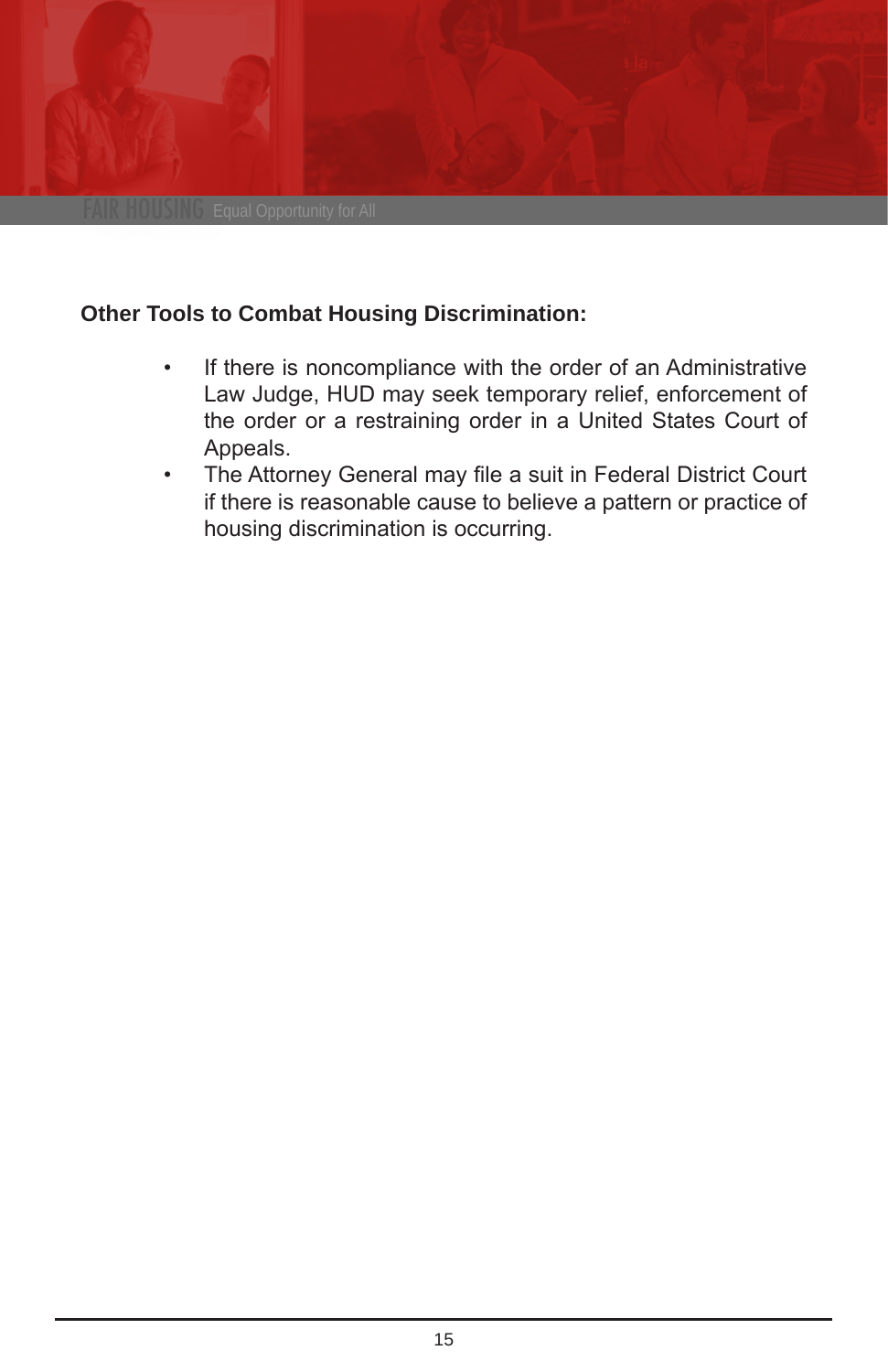

# **Notes**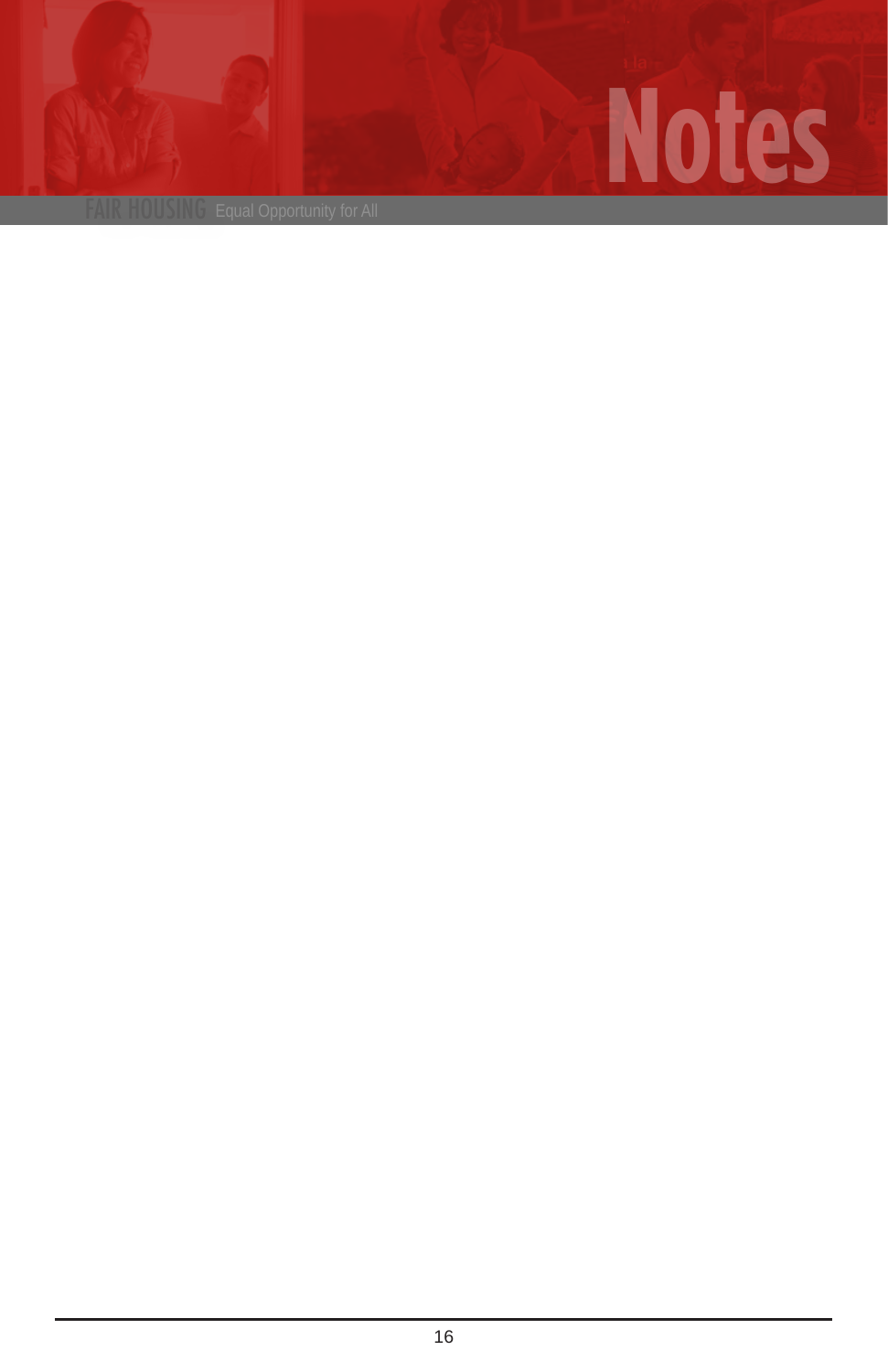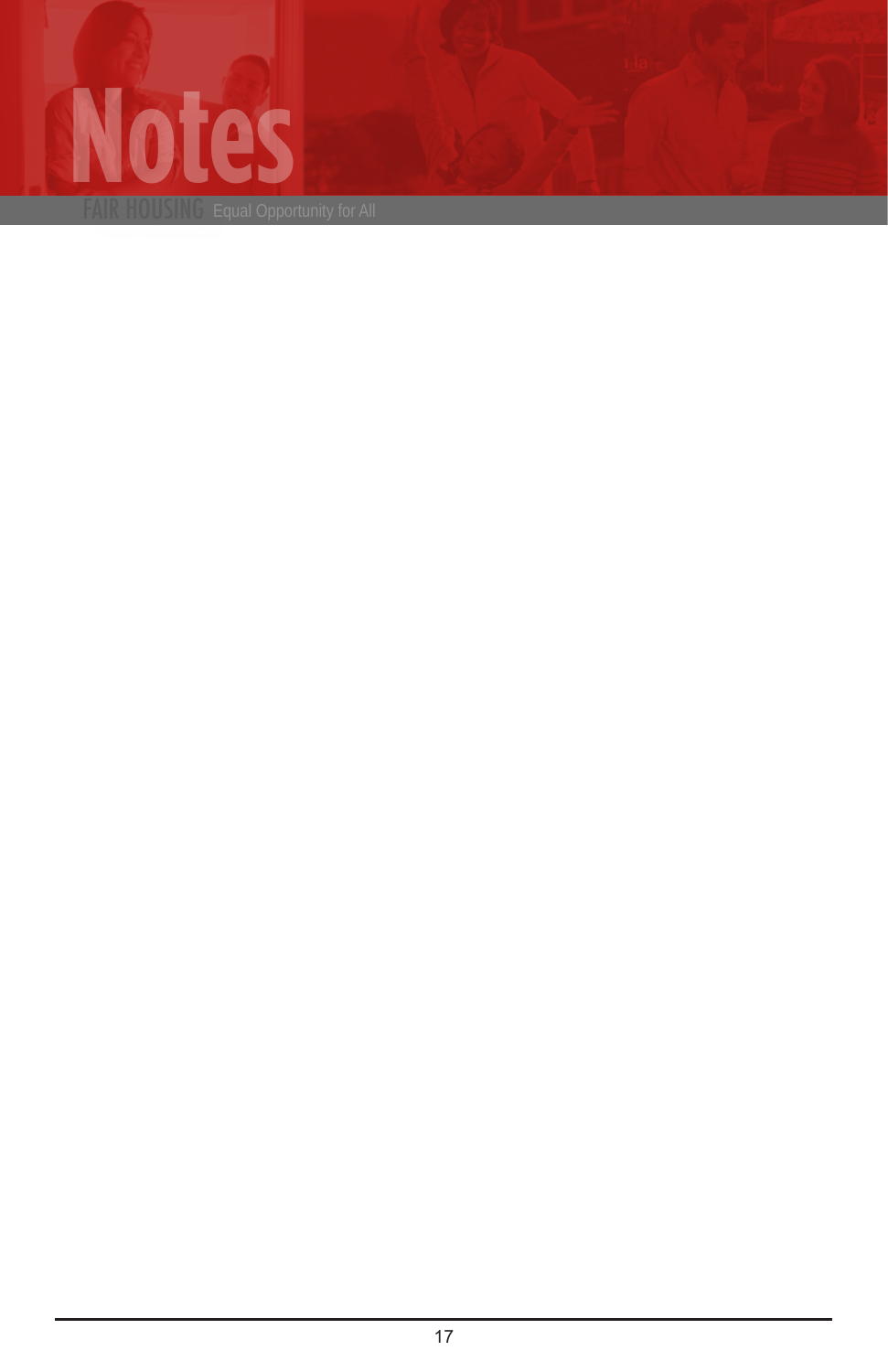

# **Notes**